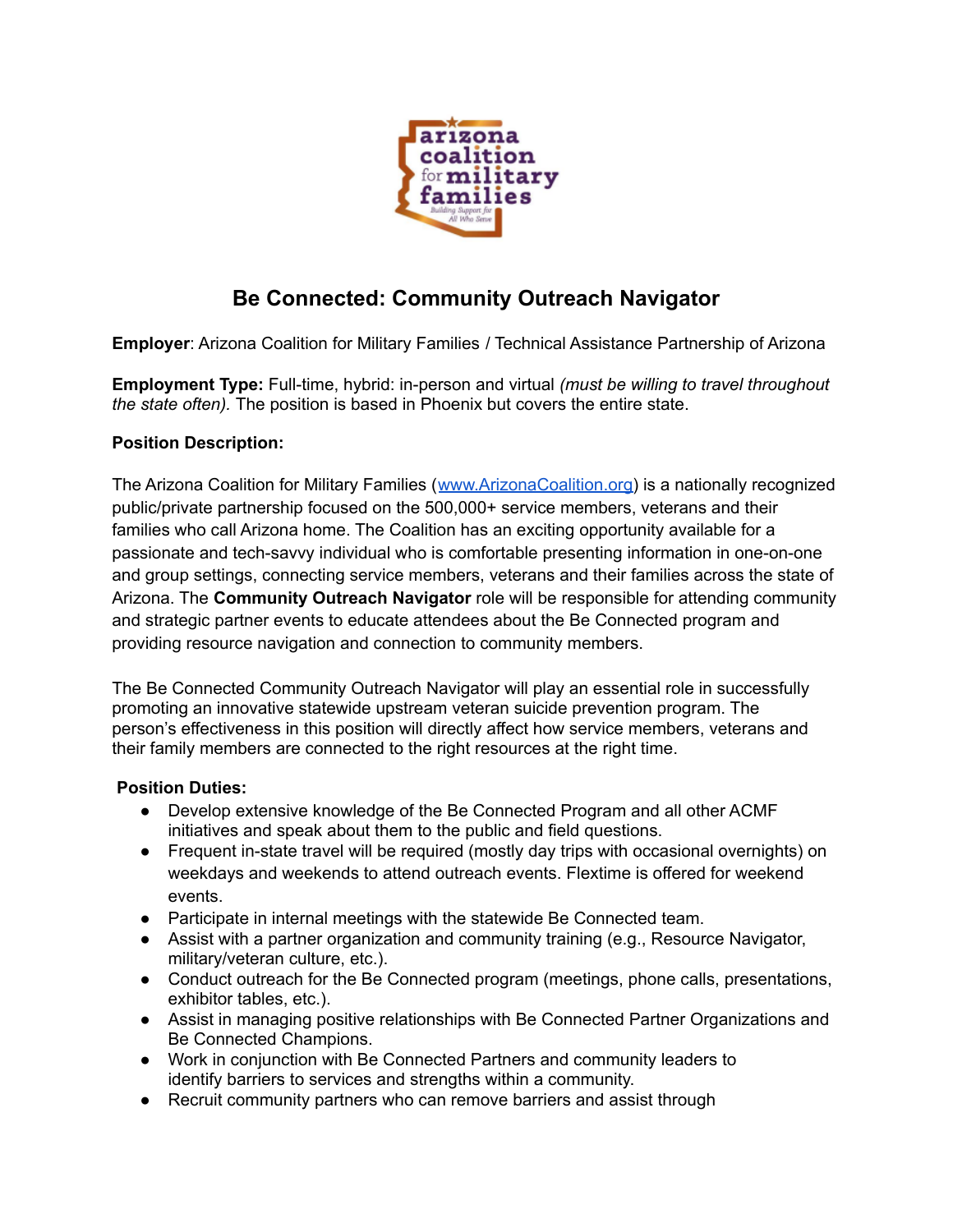collaboration with the Be Connected team.

- **●** Identify and track outreach opportunities and events for the Be Connected team to attend.
- **●** Report impact of the outreach program (daily and monthly metrics tracking, connections, success stories, etc.).
- **●** Assist with other special projects and initiatives as needed.

#### **Required Skills:**

- Outgoing and extroverted personality to work with the Be Connected team, our community of partners and key implementation partners for our initiatives
- Ability to support a program's growth and expansion by seeing the big picture and then focusing on what needs to happen to get there
- High enthusiasm for working with diverse communities around Arizona to strengthen capacity to support the military and veteran population
- Extreme attention to detail with metrics and reporting data, tracking of tasks, emails requiring a response, etc.
- Ability to stay focused and organized when many different tasks require attention
- Team-oriented approach with a focus on collaborative problem-solving and finding solutions
- Comfortable with technology, including working with Microsoft Office and GSuite (Google Sheets & Drive, in particular), hosting virtual sessions (Zoom, Meet, Teams), and Trello or similar applications for project management tasks.
- Effective communication skills, evidenced by a non-judgmental approach, active listening, and positive interaction; ability to effectively deliver a message or training in a public-speaking setting
- Customer service mindset, actively looking for ways to help clients/co-workers/partners collaborate across departments/communities/sectors and always working to find solutions
- Active learning and understanding the importance of new information and implementing it for both current strategic and future problem solving and decision-making processes
- Active listening and giving full attention to what other people are saying, taking time to understand the points being made, asking questions as appropriate, and listening for understanding, not for responding
- Critical thinking and reasoning to identify strengths and weaknesses of alternative solutions, conclusions, and approaches to problems
- Ability to remain flexible & improvise schedule according to last-minute changes

### **Experience and Education:**

- Bachelor's degree or 3-4 years of an equivalent combination of education and experience.
- Service member, veteran, or family member status is preferred and/or extensive experience working with the military or veteran population
- Must have experience working either remotely or autonomously in a previous role, either paid or volunteer